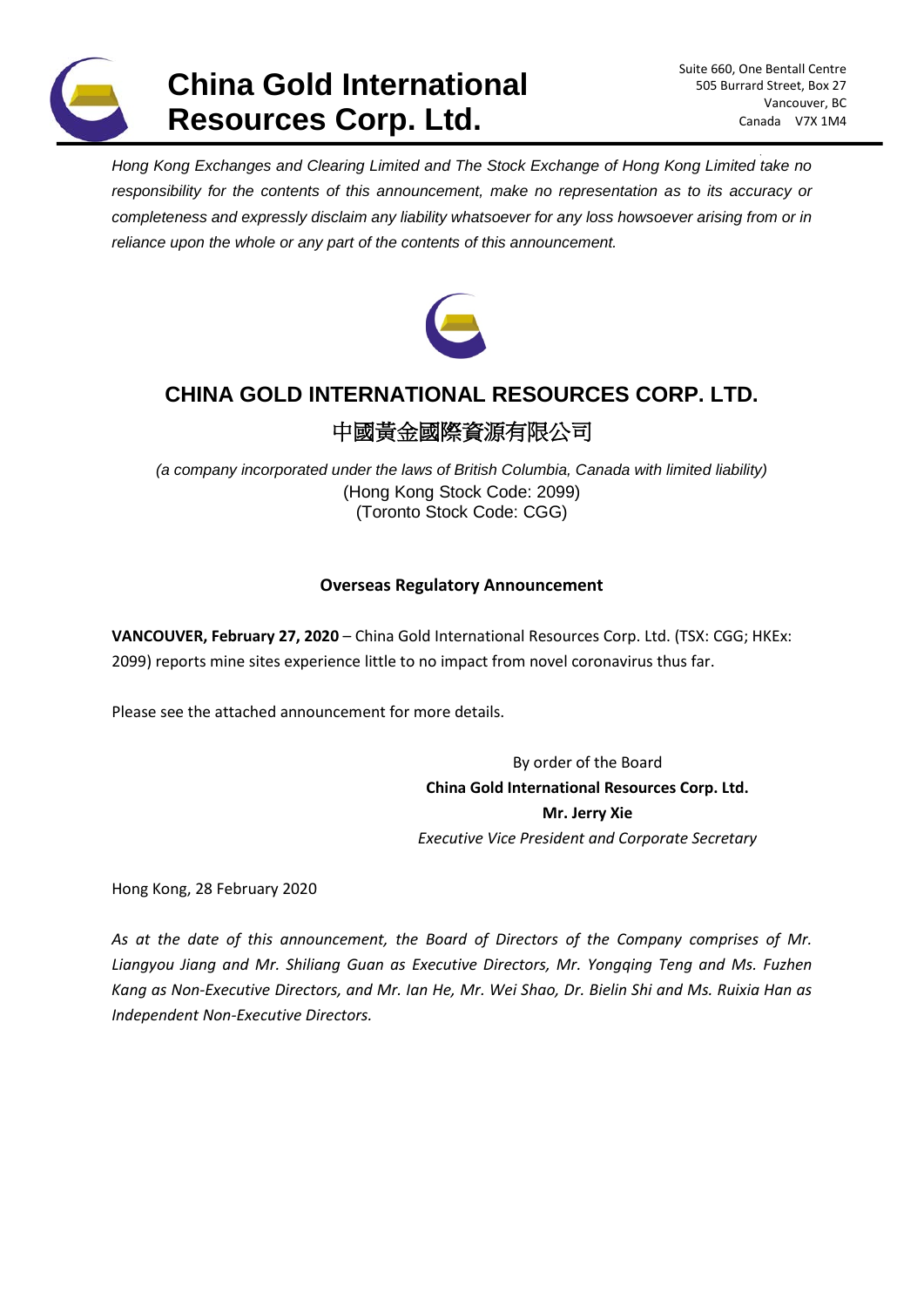

**China Gold International Resources Corp. Ltd.**

### **China Gold International Resources Corp. Ltd. Mine Sites Experience Little To No Impact From Novel Coronavirus Thus Far**

VANCOUVER, February 27, 2020-China Gold International Resources Corp. Ltd. (TSX: CGG; HKEx: 2099) ("China Gold International Resources" or the "Company") is providing a voluntary business update in relation to the Company's production and operations and the Novel Coronavirus (the "COVID-19").

The Company's Jiama mine has been operating with little to no impact on its production or operations thus far. The Jiama mine regularly monitors the health of its employees and its supply chains and is prepared to respond to any potential disruption issues, should any arise.

The employees of CSH Mine have returned to the mine site following the scheduled Chinese New Year celebration closure. CSH Mine normally experiences lower recovery rates during the first quarter of every year impacted by the harsh winter conditions and as such, performance in the first quarter of the year is usually lower as compared with other quarters in the year. The Company expects the recovery rate to normalize during the balance of 2020. The CSH mine has had little to no impact on its production or operations compared to previous years due to the COVID-19 thus far.

The Company is reminding all individuals to take care of their health and to adhere to safety procedures while conducting business operations.

The Company's chief executive officer Liangyou Jiang said "Although there currently are no employees infected at the Company's two mines, we will be ready to respond to the possible impact COVID-19 may have on any aspects of our business and will closely monitor the health condition of our employees."

#### *About China Gold International Resources*

*China Gold International Resources Corp. Ltd. is based in Vancouver, BC, Canada and operates both profitable and growing mines, the CSH Gold Mine in Inner Mongolia, and the Jiama Copper-Polymetallic Mine in Tibet Autonomous Region of the People's Republic of China. The Company's objective is to continue to build shareholder value by growing production at its current mining operations, expanding its resource base, and aggressively acquiring and developing new projects internationally. The Company is listed on the Toronto Stock Exchange (TSX: CGG) and the Main Board of The Stock Exchange of Hong Kong Limited (HKEx: 2099).*

*For further information on the Company, please refer to its SEDAR profile at [www.sedar.com](http://www.sedar.com/) or: Telephone: 604-609-0598, Email: [info@chinagoldintl.com,](mailto:info@chinagoldintl.com) Website: [www.chinagoldintl.com.](http://www.chinagoldintl.com/)*